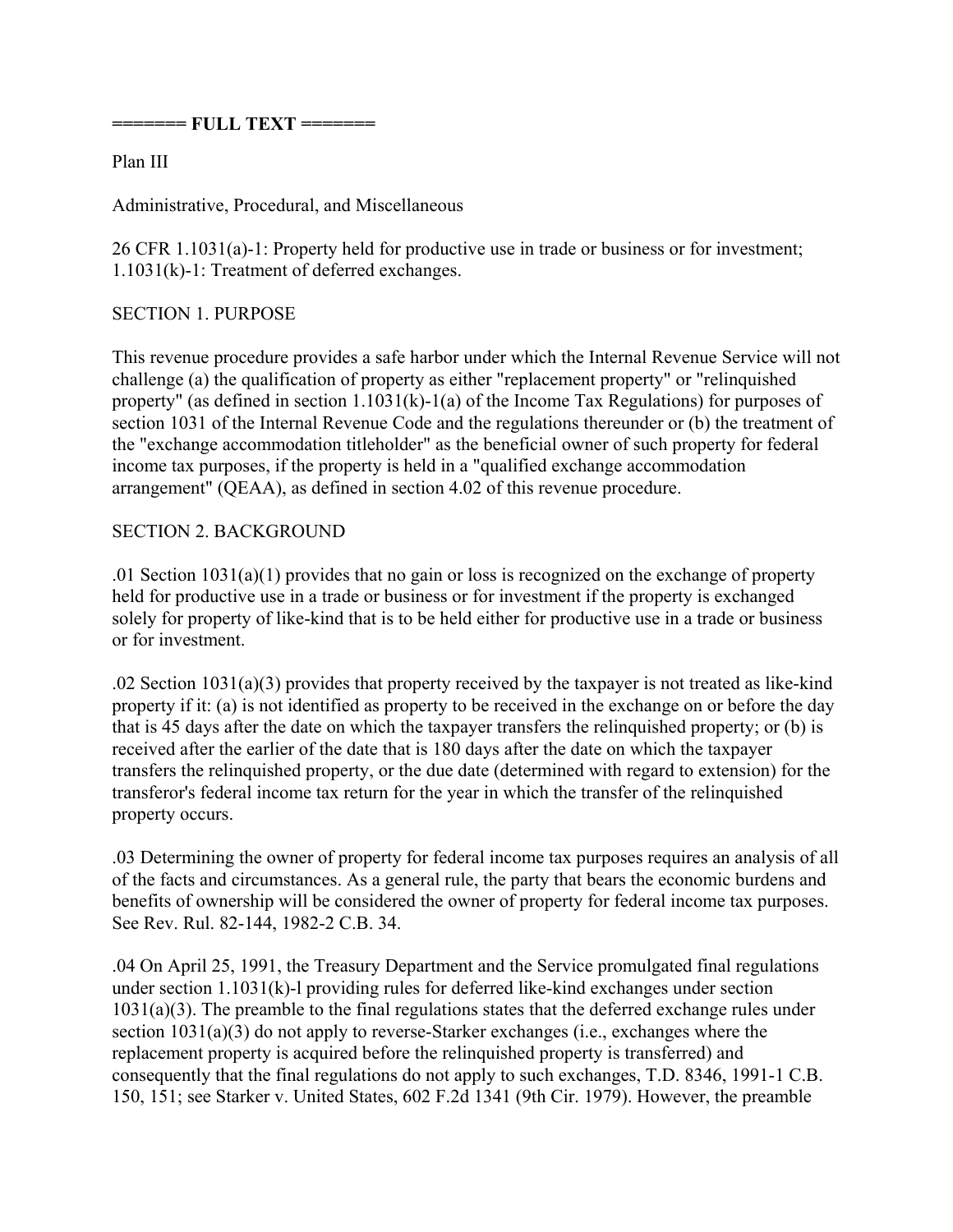indicates that Treasury and the Service will continue to study the applicability of the general rule of section 1031(a)(1) to these transactions. T.D. 8346, 1991-1 C.B. 150, 151.

.05 Since the promulgation of the final regulations under section 1.1031 (k)-1, taxpayers have engaged in a wide variety of transactions, including so-called "parking" transactions, to facilitate reverse like-kind exchanges. Parking transactions typically are designed to "park" the desired replacement property with an accommodation party until such time as the taxpayer arranges for the transfer of the relinquished property to the ultimate transferee in a simultaneous or deferred exchange. Once such a transfer is arranged, the taxpayer transfers the relinquished property to the accommodation party in exchange for the replacement property, and the accommodation party then transfers the relinquished property to the ultimate transferee. In other situations, an accommodation party may acquire the desired replacement property on behalf of the taxpayer and immediately exchange such property with the taxpayer for the relinquished property, thereafter holding the relinquished property until the taxpayer arranges for a transfer of such property to the ultimate transferee. In the parking arrangements, taxpayers attempt to arrange the transaction so that the accommodation party has enough of the benefits and burdens relating to the property so that the accommodation party will be treated as the owner for federal income tax purposes.

.06 Treasury and the Service have determined that it is in the best interest of sound tax administration to provide taxpayers with a workable means of qualifying their transactions under section 1031 in situations where the taxpayer has a genuine intent to accomplish a like-kind exchange at the time that it arranges for the acquisition of the replacement property and actually accomplishes the exchange within a short time thereafter. Accordingly, this revenue procedure provides a safe harbor that allows a taxpayer to treat the accommodation party as the owner of the property for federal income tax purposes, thereby enabling the taxpayer to accomplish a qualifying like-kind exchange.

# SECTION 3. SCOPE

.01 EXCLUSIVITY. This revenue procedure provides a safe harbor for the qualification under section 1031 of certain arrangements between taxpayers and exchange accommodation titleholders and provides for the treatment of the exchange accommodation titleholder as the beneficial owner of the property for federal income tax purposes. These provisions apply only in the limited context described in this revenue procedure. The principles set forth in this revenue procedure have no application to any federal income tax determinations other than determinations that involve arrangements qualifying for the safe harbor.

.02 NO INFERENCE. No inference is intended with respect to the federal income tax treatment of arrangements similar to those described in this revenue procedure that were entered into prior to the effective date of this revenue procedure. Further, the Service recognizes that "parking" transactions can be accomplished outside of the safe harbor provided in this revenue procedure. Accordingly, no inference is intended with respect to the federal income tax treatment of "parking" transactions that do not satisfy the terms of the safe harbor provided in this revenue procedure, whether entered into prior to or after the effective date of this revenue procedure.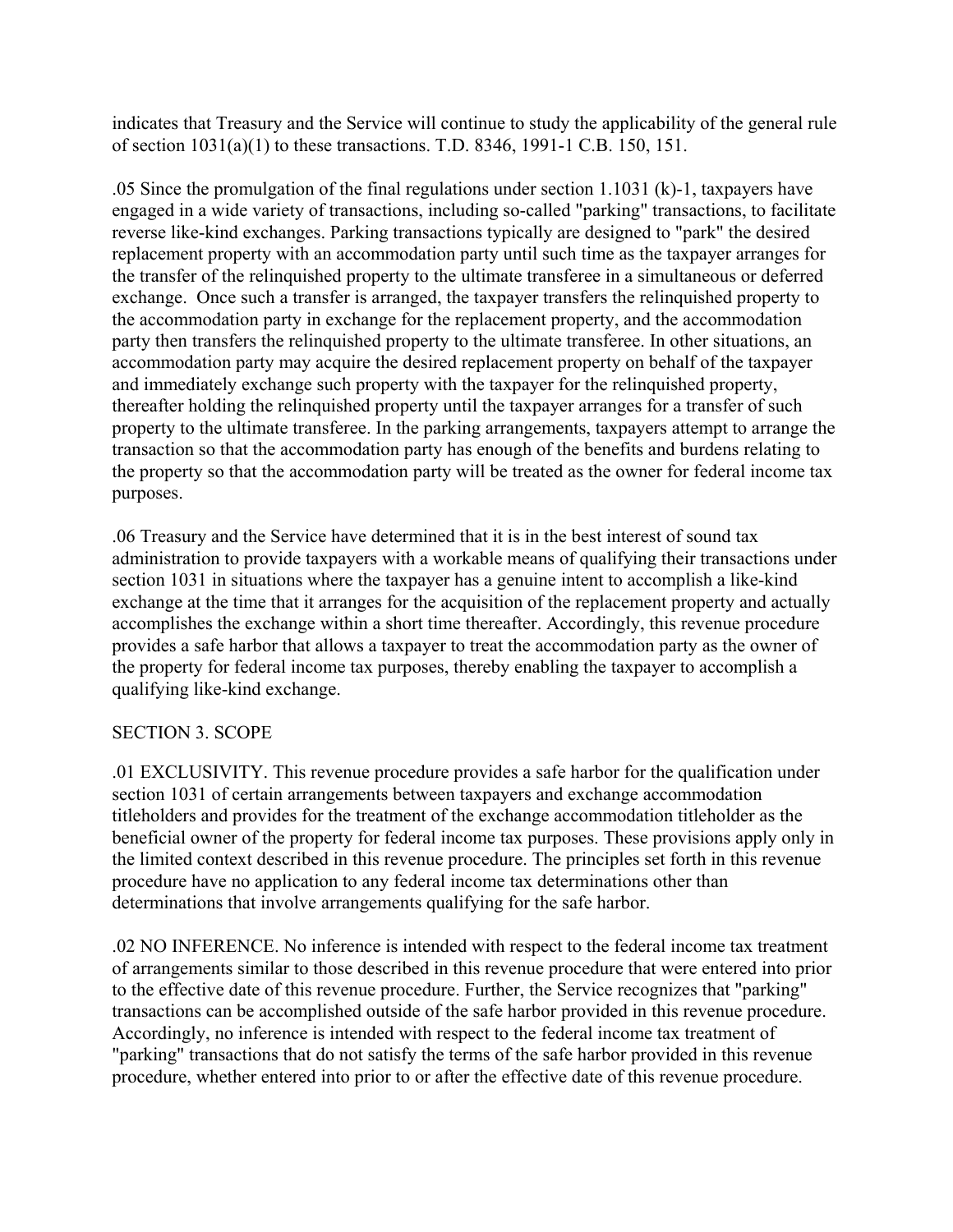.03 OTHER ISSUES. Services for the taxpayer in connection with a person's role as the exchange accommodation titleholder in a QEAA shall not be taken into account in determining whether that person or a related person is a disqualified person (as defined in section  $1.1031(k)-1(k)$ ). Even though property will not fail to be treated as being held in a QEAA as a result of one or more arrangements described in section 4.03 of this revenue procedure, the Service still may recast an amount paid pursuant to such an arrangement as a fee paid to the exchange accommodation titleholder for acting as an exchange accommodation titleholder to the extent necessary to reflect the true economic substance of the arrangement. Other federal income tax issues implicated, but not addressed, in this revenue procedure include the treatment, for federal income tax purposes, of payments described in section 4.03(7) and whether an exchange accommodation titleholder may be precluded from claiming depreciation deductions (e.g., as a dealer) with respect to the relinquished property or the replacement property.

.04 EFFECT OF NONCOMPLIANCE. If the requirements of this revenue procedure are not satisfied (for example, the property subject to a QEAA is not transferred within the time period provided), then this revenue procedure does not apply. Accordingly, the determination of whether the taxpayer or the exchange accommodation titleholder is the owner of the property for federal income tax purposes, and the proper treatment of any transactions entered into by or between the parties, will be made without regard to the provisions of this revenue procedure.

## SECTION 4. QUALIFIED EXCHANGE ACCOMMODATION ARRANGEMENTS

.01 GENERALLY. The Service will not challenge the qualification of property as either "replacement property" or "relinquished property" (as defined in section 1.1031(k)-1(a)) for purposes of section 1031 and the regulations thereunder, or the treatment of the exchange accommodation titleholder as the beneficial owner of such property for federal income tax purposes, if the property is held in a QEAA.

.02 QUALIFIED EXCHANGE ACCOMMODATION ARRANGEMENTS. For purposes of this revenue procedure, property is held in a QEAA if all of the following requirements are met:

(1) Qualified indicia of ownership of the property is held by a person (the "exchange accommodation titleholder") who is not the taxpayer or a disqualified person and either such person is subject to federal income tax or, if such person is treated as a partnership or S corporation for federal income tax purposes, more than 90 percent of its interests or stock are owned by partners or shareholders who are subject to federal income tax. Such qualified indicia of ownership must be held by the exchange accommodation titleholder at all times from the date of acquisition by the exchange accommodation titleholder until the property is transferred as described in section 4.02(5) of this revenue procedure. For this purpose, "qualified indicia of ownership" means legal title to the property, other indicia of ownership of the property that are treated as beneficial ownership of the property under applicable principles of commercial law (e.g., a contract for deed), or interests in an entity that is disregarded as an entity separate from its owner for federal income tax purposes (e.g., a single member limited liability company) and that holds either legal title to the property or such other indicia of ownership;

(2) At the time the qualified indicia of ownership of the property is transferred to the exchange accommodation titleholder, it is the taxpayer's bonafide intent that the property held by the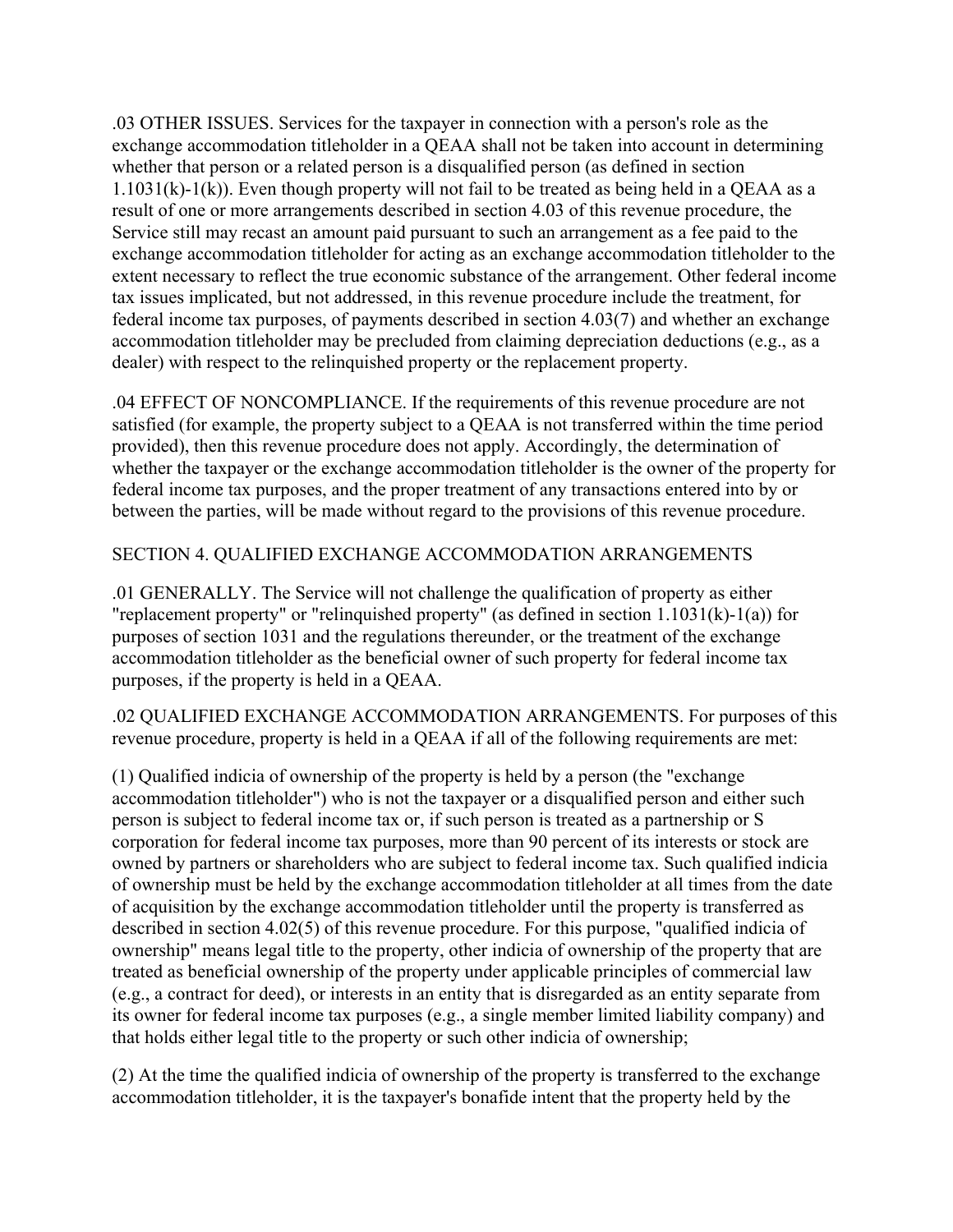exchange accommodation titleholder represent either replacement property or relinquished property in an exchange that is intended to qualify for nonrecognition of gain (in whole or in part) or loss under section 1031;  $\overline{a}$ 

(3) No later than five business days after the transfer of qualified indicia of ownership of the property to the exchange accommodation titleholder, the taxpayer and the exchange accommodation titleholder enter into a written agreement (the "qualified exchange accommodation agreement") that provides that the exchange accommodation titleholder is holding the property for the benefit of the taxpayer in order to facilitate an exchange under section 1031 and this revenue procedure and that the taxpayer and the exchange accommodation titleholder agree to report the acquisition, holding, and disposition of the property as provided in this revenue procedure. The agreement must specify that the exchange accommodation titleholder will be treated as the beneficial owner of the property for all federal income tax purposes. Both parties must report the federal income tax attributes of the property on their federal income tax returns in a manner consistent with this agreement;

(4) No later than 45 days after the transfer of qualified indicia of ownership of the replacement property to the exchange accommodation titleholder, the relinquished property is properly identified. Identification must be made in a manner consistent with the principles described in section  $1.1031(k)-1(c)$ . For purposes of this section, the taxpayer may properly identify alternative and multiple properties, as described in section  $1.1031(k)-1(c)(4)$ ;

(5) No later than 180 days after the transfer of qualified indicia of ownership of the property to the exchange accommodation titleholder, (a) the property is transferred (either directly or indirectly through a qualified intermediary (as defined in section  $1.1031(k)-1(g)(4)$ )) to the taxpayer as replacement property; or (b) the property is transferred to a person who is not the taxpayer or a disqualified person as relinquished property; and

(6) The combined time period that the relinquished property and the replacement property are held in a QEAA does not exceed 180 days.

.03 PERMISSIBLE AGREEMENTS. Property will not fail to be treated as being held in a QEAA as a result of any one or more of the following legal or contractual arrangements, regardless of whether such arrangements contain terms that typically would result from arm's length bargaining between unrelated parties with respect to such arrangements:

(1) An exchange accommodation titleholder that satisfies the requirements of the qualified intermediary safe harbor set forth in section  $1.1031(k)-1(g)(4)$  may enter into an exchange agreement with the taxpayer to serve as the qualified intermediary in a simultaneous or deferred exchange of the property under section 1031;

(2) The taxpayer or a disqualified person guarantees some or all of the obligations of the exchange accommodation titleholder, including secured or unsecured debt incurred to acquire the property, or indemnifies the exchange accommodation titleholder against costs and expenses;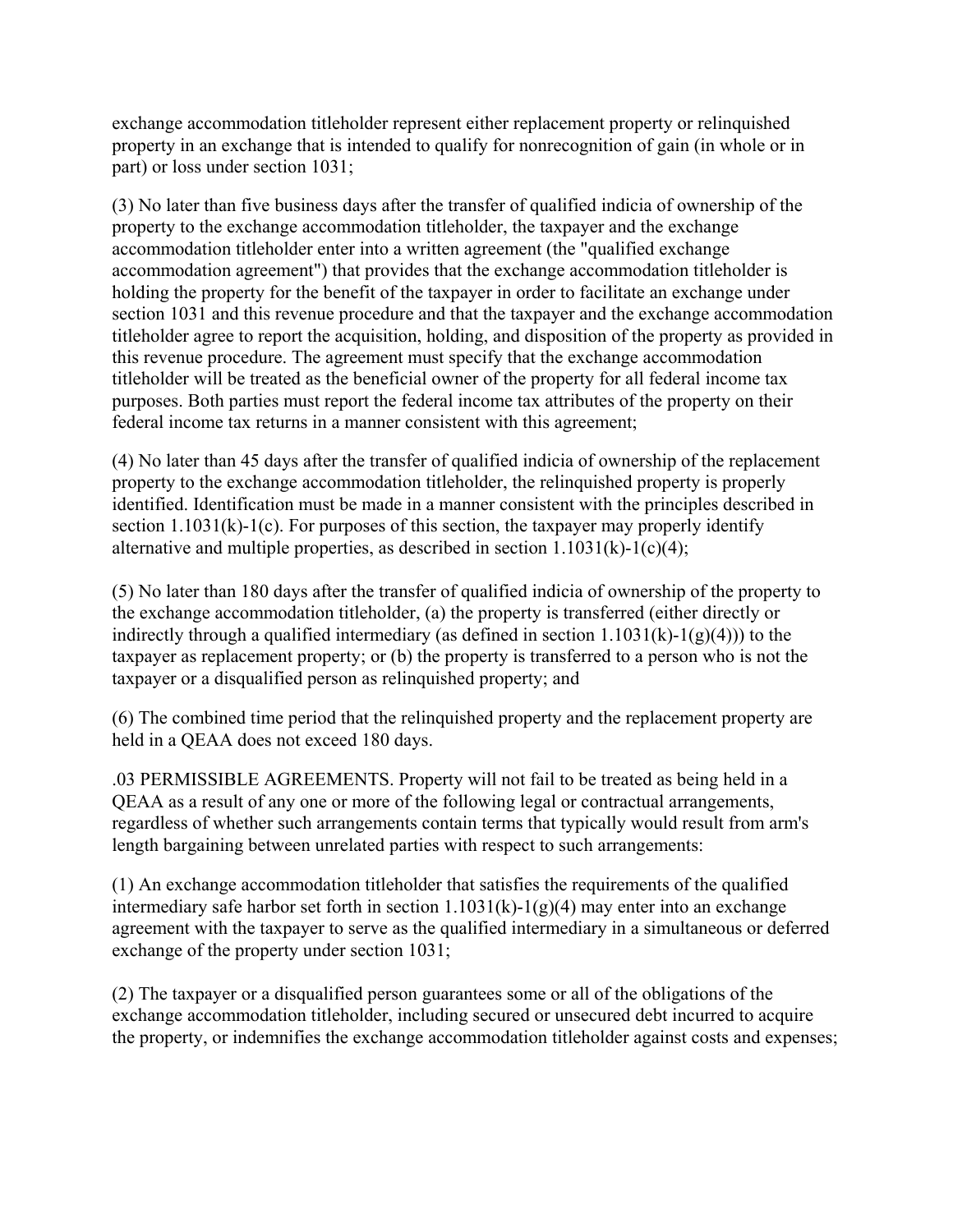(3) The taxpayer or a disqualified person loans or advances funds to the exchange accommodation titleholder or guarantees a loan or advance to the exchange accommodation titleholder;

(4) The property is leased by the exchange accommodation titleholder to the taxpayer or a disqualified parson;

(5) The taxpayer or a disqualified person manages the property, supervises improvement of the property, acts as a contractor, or otherwise provides services to the exchange accommodation titleholder with respect to the property;

(6) The taxpayer and the exchange accommodation titleholder enter into agreements or arrangements relating to the purchase or sale of the property, including puts and calls at fixed or formula prices, effective for a period not in excess of 185 days from the date the property is acquired by the exchange accommodation titleholder; and

(7) The taxpayer and the exchange accommodation titleholder enter into agreements or arrangements providing that any variation in the value of a relinquished property from the estimated value on the date of the exchange accommodation titleholder's receipt of the property be taken into account upon the exchange accommodation titleholder's disposition of the relinquished property through the taxpayer's advance of funds to, or receipt of funds from, the exchange accommodation titleholder.

.04 PERMISSIBLE TREATMENT. Property will not fail to he treated as being held in a QEAA merely because the accounting, regulatory, or state, local, or foreign tax treatment of the arrangement between the taxpayer and the exchange accommodation titleholder is different from the treatment required by section 4.02(3) of this revenue procedure.

# SECTION 5. EFFECTIVE DATE

This revenue procedure is effective for QEAAs entered into with respect to an exchange accommodation titleholder that acquires qualified indicia of ownership of property on or after September 15, 2000.

# SECTION 6. PAPERWORK REDUCTION ACT

The collections of information contained in this revenue procedure have been reviewed and approved by the Office of Management and Budget in accordance with the Paperwork Reduction Art (44 U.S.C. 3507) under control number 1545-1701. An agency may not conduct or sponsor, and a person is not required to respond to, a collection of information unless the collection of information displays a valid control number.

The collections of information are contained in section 4.02 of this revenue procedure, which requires taxpayers and exchange accommodation titleholders to enter into a written agreement that the exchange accommodation titleholder will be treated as the beneficial owner of the property for all federal income tax purposes. This information is required to ensure that both